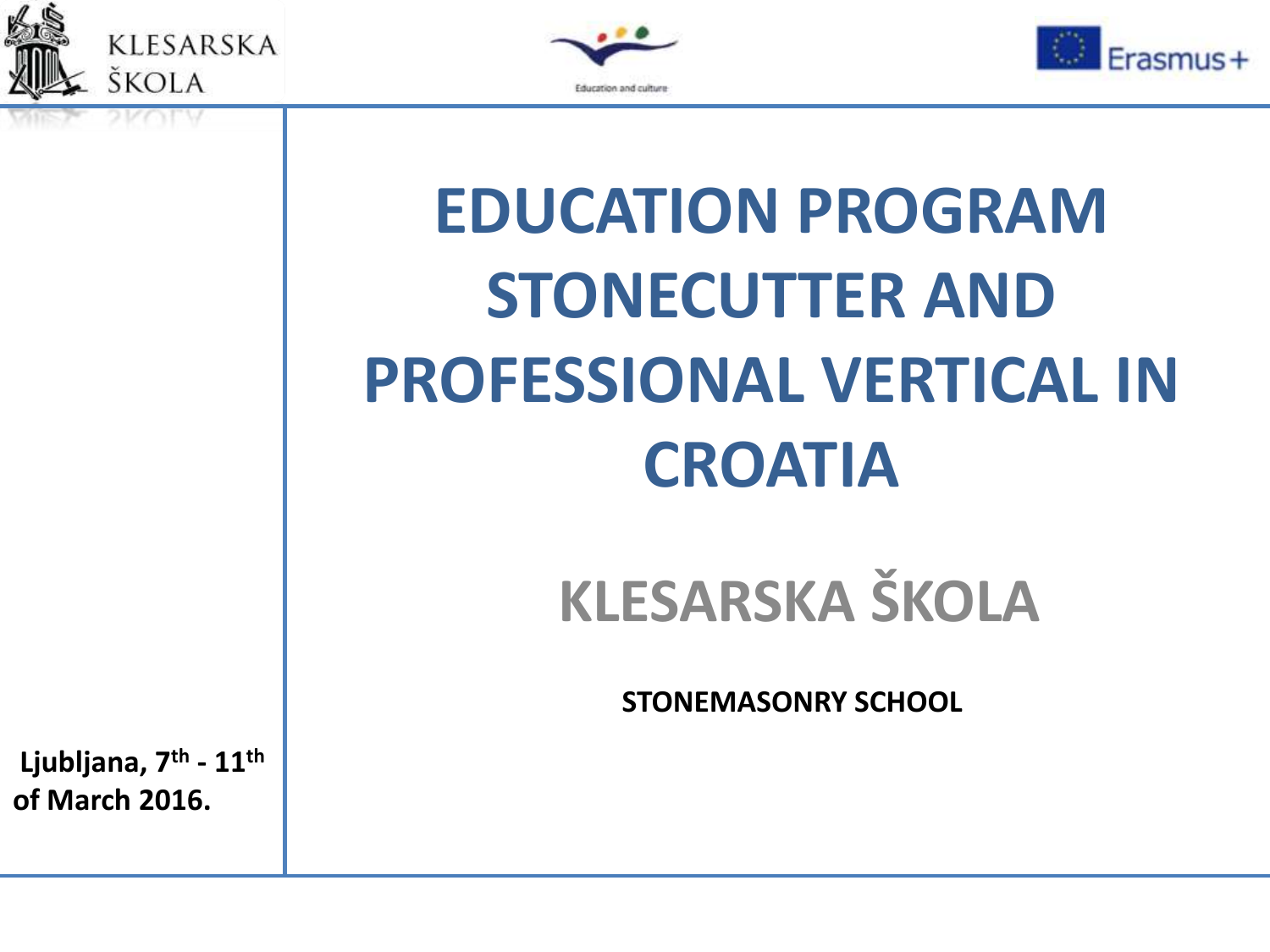





**Secondary** 

**schools in** 

**Croatia that** 

**have** 

**education** 

**programs** 

**for** 

**stonecutter/**

**stonemason** 

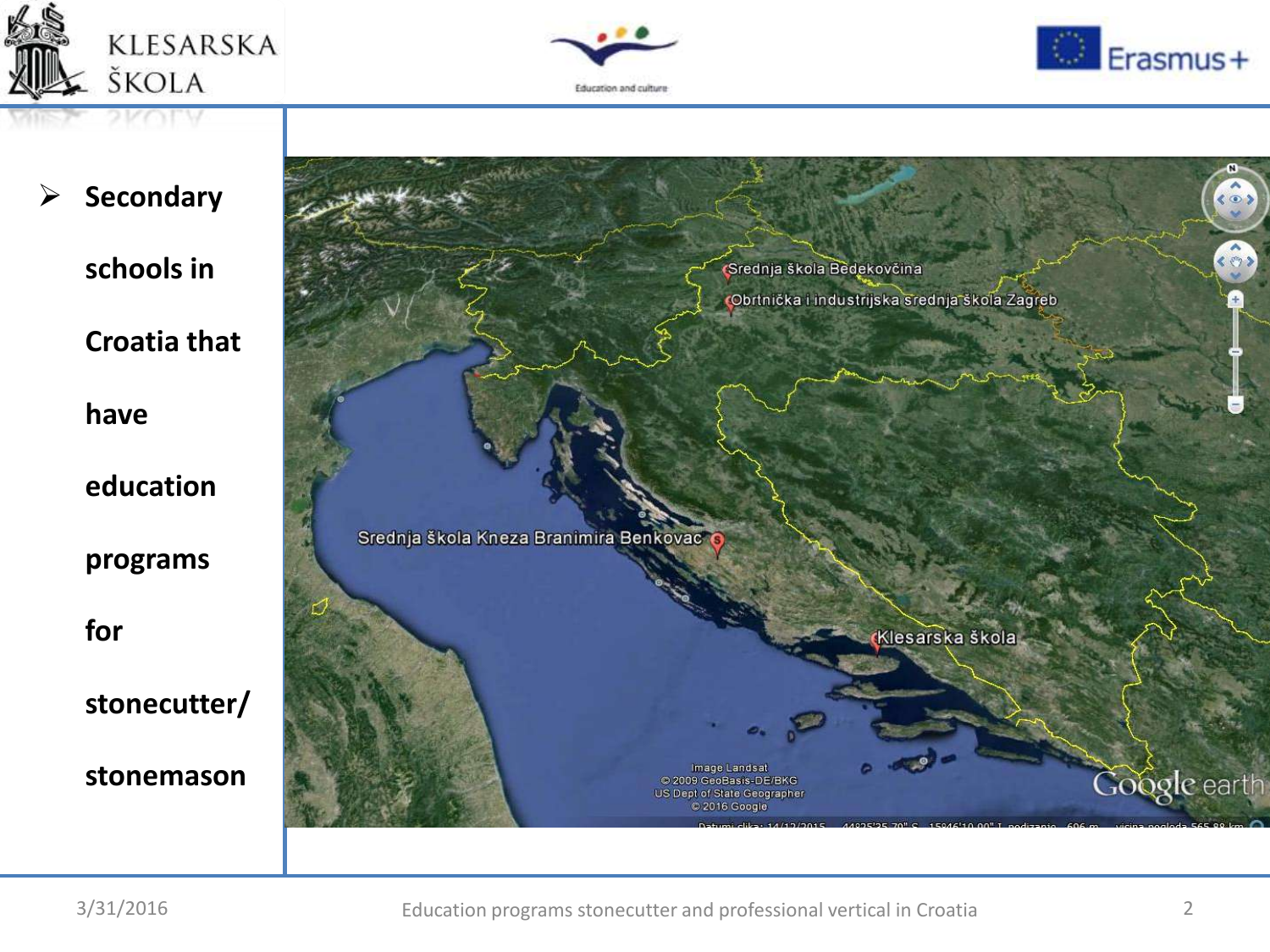





### **ENROLMENT IN SCHOOLS FOR STONECUTERS/STONEMASONS IN CROATIA IN LAST 3 YEARS**



### **Enrolment**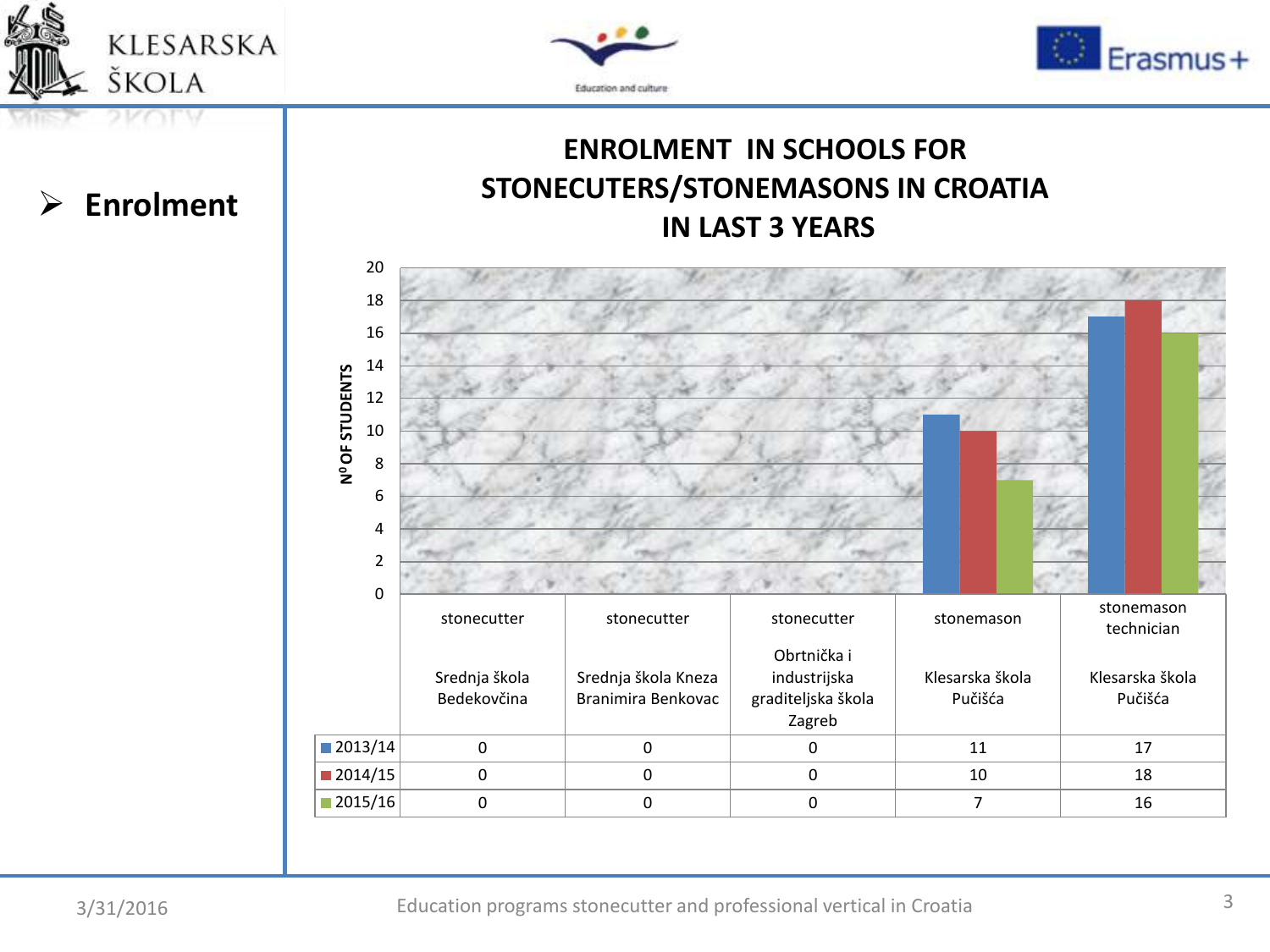





| $\blacktriangleright$ | <b>Enrollment</b><br>condition | STONEMASONS - contract with some stonemason enterprise<br>or trade<br>STONEMASONS TECHNICIANS - medical certificat |                      |                                     |
|-----------------------|--------------------------------|--------------------------------------------------------------------------------------------------------------------|----------------------|-------------------------------------|
|                       |                                |                                                                                                                    |                      |                                     |
|                       |                                |                                                                                                                    |                      |                                     |
|                       |                                |                                                                                                                    |                      |                                     |
| $\blacktriangleright$ | <b>Practical</b>               | <b>IN SCHOOL</b><br><b>WORKSHOP</b>                                                                                | $\Omega$<br>$\alpha$ |                                     |
|                       |                                |                                                                                                                    | $\circ$<br>$\vdash$  |                                     |
|                       | work during                    | <b>IN EXTERNAL</b>                                                                                                 | $\mathbf{z}$<br>ш    | Log book (diary)                    |
|                       | the school                     | <b>WORKSHOP</b>                                                                                                    | $\sum$               | Condition for passing to next grade |
|                       |                                |                                                                                                                    |                      |                                     |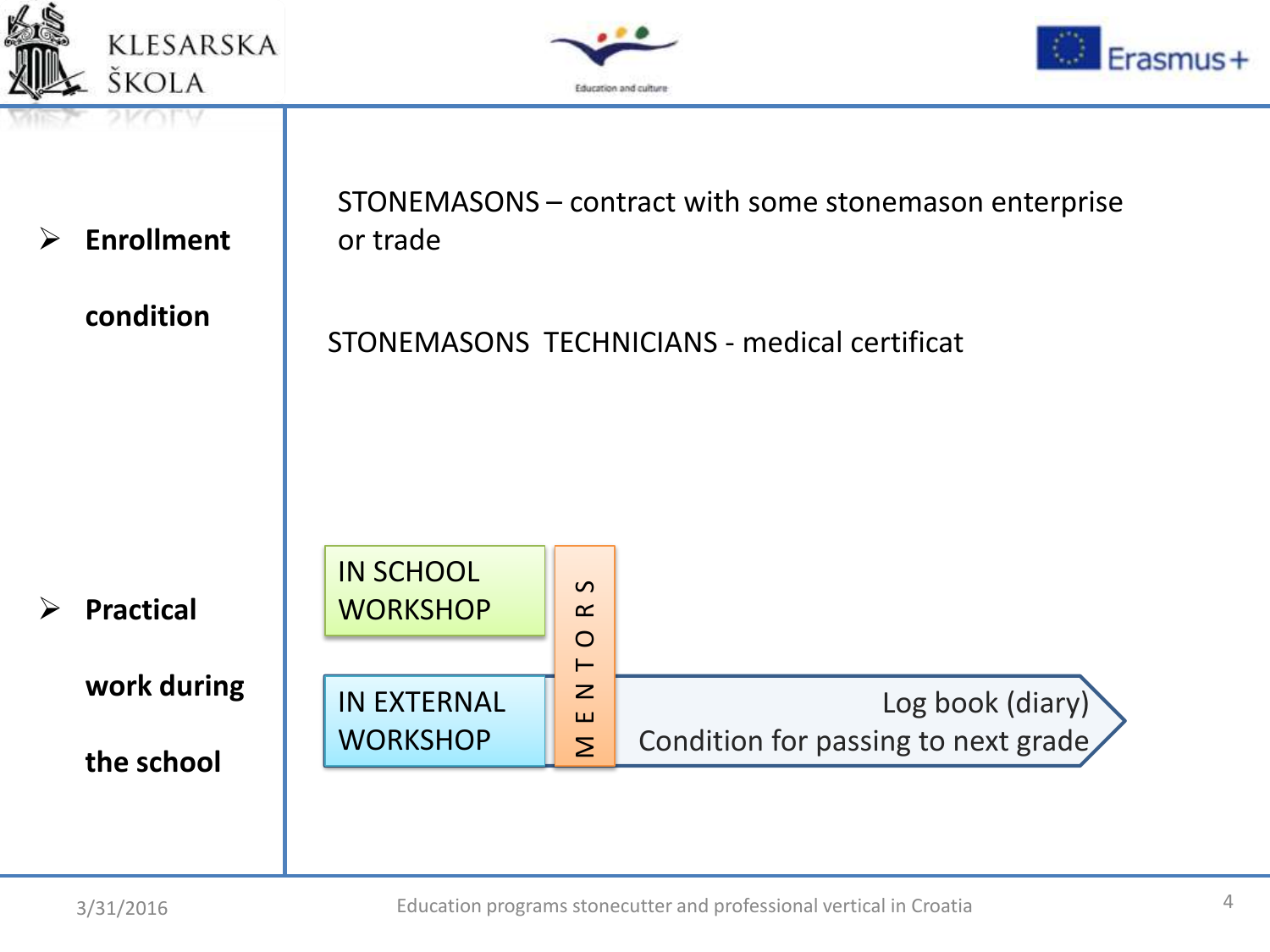





After secondary education (final exam) students ussualy go to: **Professional**  Faculty of Civil engineering **vertical** SVEUČILIŠTE U SPLITU, **FAKULTET GRAĐEVINARSTVA ARHITEKTURE I GEODEZIJE** Geology Sveučilište u Zagrebu  $\bullet$ **RUDARSKO GEOLOŠKO NAFTNI FAKULTET** Restauration A UMJETNIČKA AKADEMIJA U SPLITU Sculpting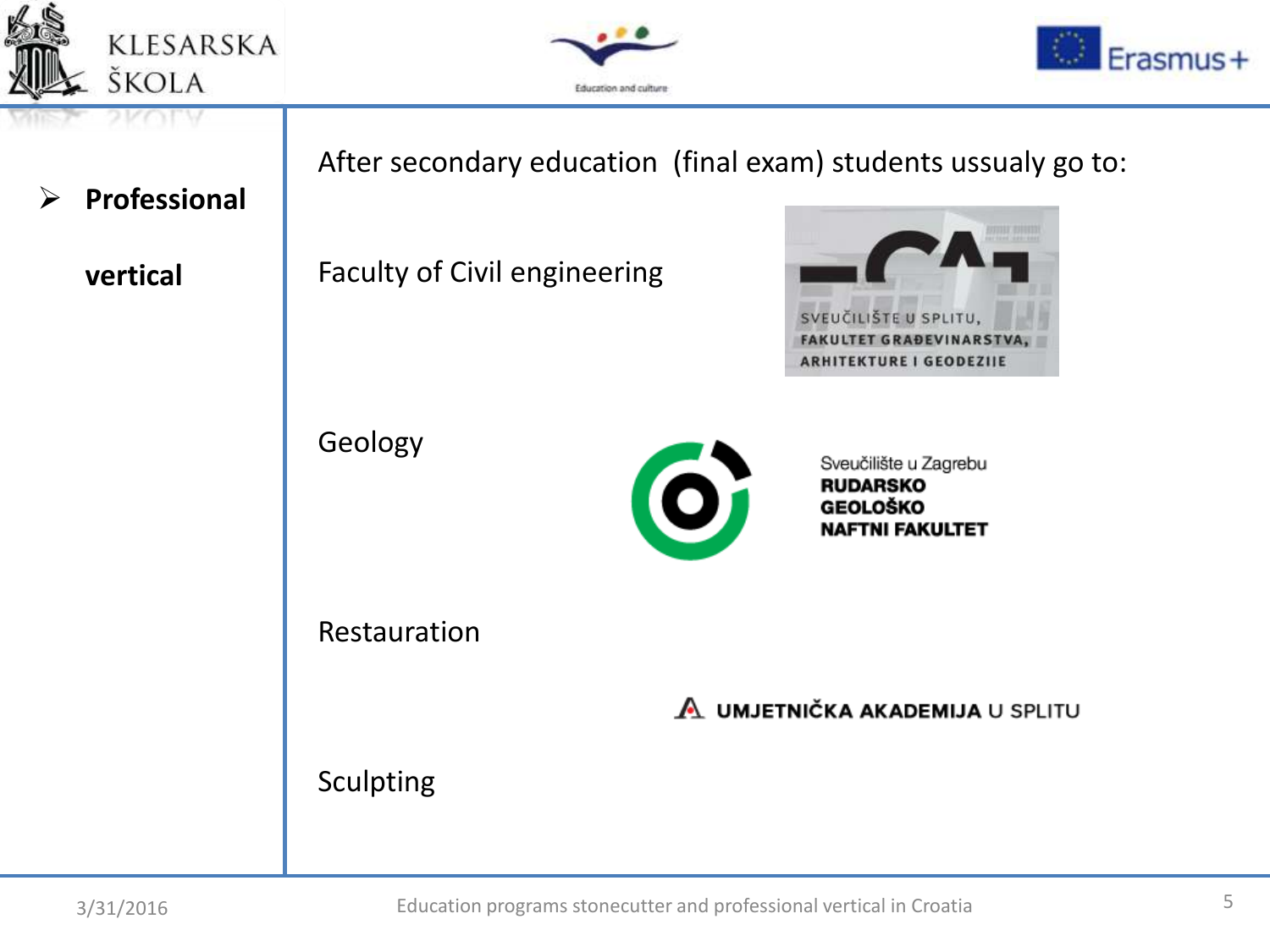





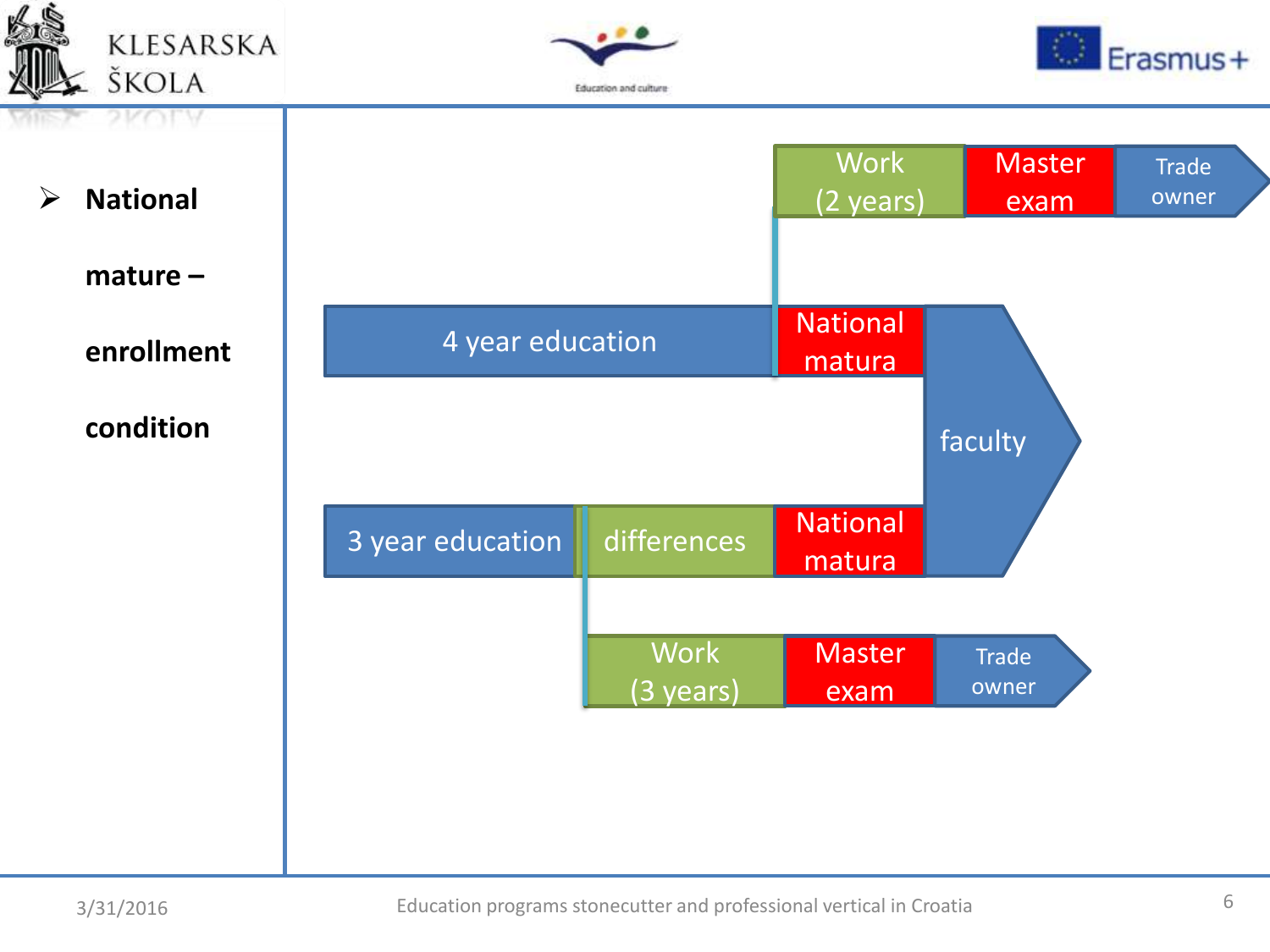





**National** 

**mature –**

**enrollment** 

**condition**

STONEMASONS – after they passed finals they have to pass differences - about 20 subjects (only 2 students did it)

STONEMASONS = STONEMASONS TECHNICIANS

### STONEMASONS = STONEMASONS TECHNICIANS≠**GYMNASIUM**

National matura is adapted to gymnasium (middle school)

- We have to prepare our students for enrollment – extra classes for mathematics, croatian language, english language and some optional subjects like physisc, informatics, chemistry ...

Optional subjects of new curricula (physisc, chemistry) had been choosen to help student to prepare for national matura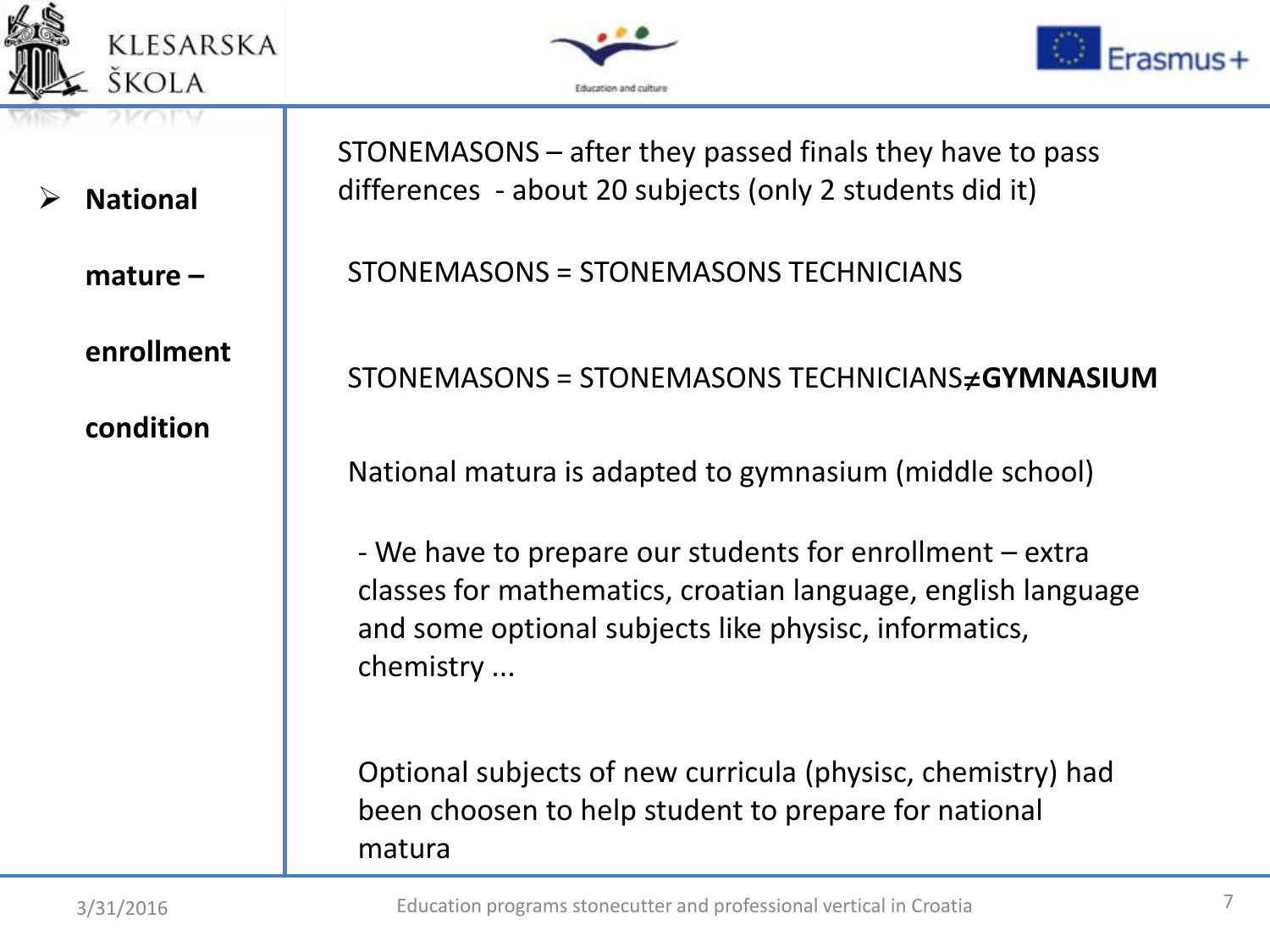





**Other** 

**possible ways** 

**for** 

### **advancement**

Good chance for advancement we see in students mobility during the education and after - specialities

Also we woul like to offer that possibility to others

Competences Centre/ Centre of excelences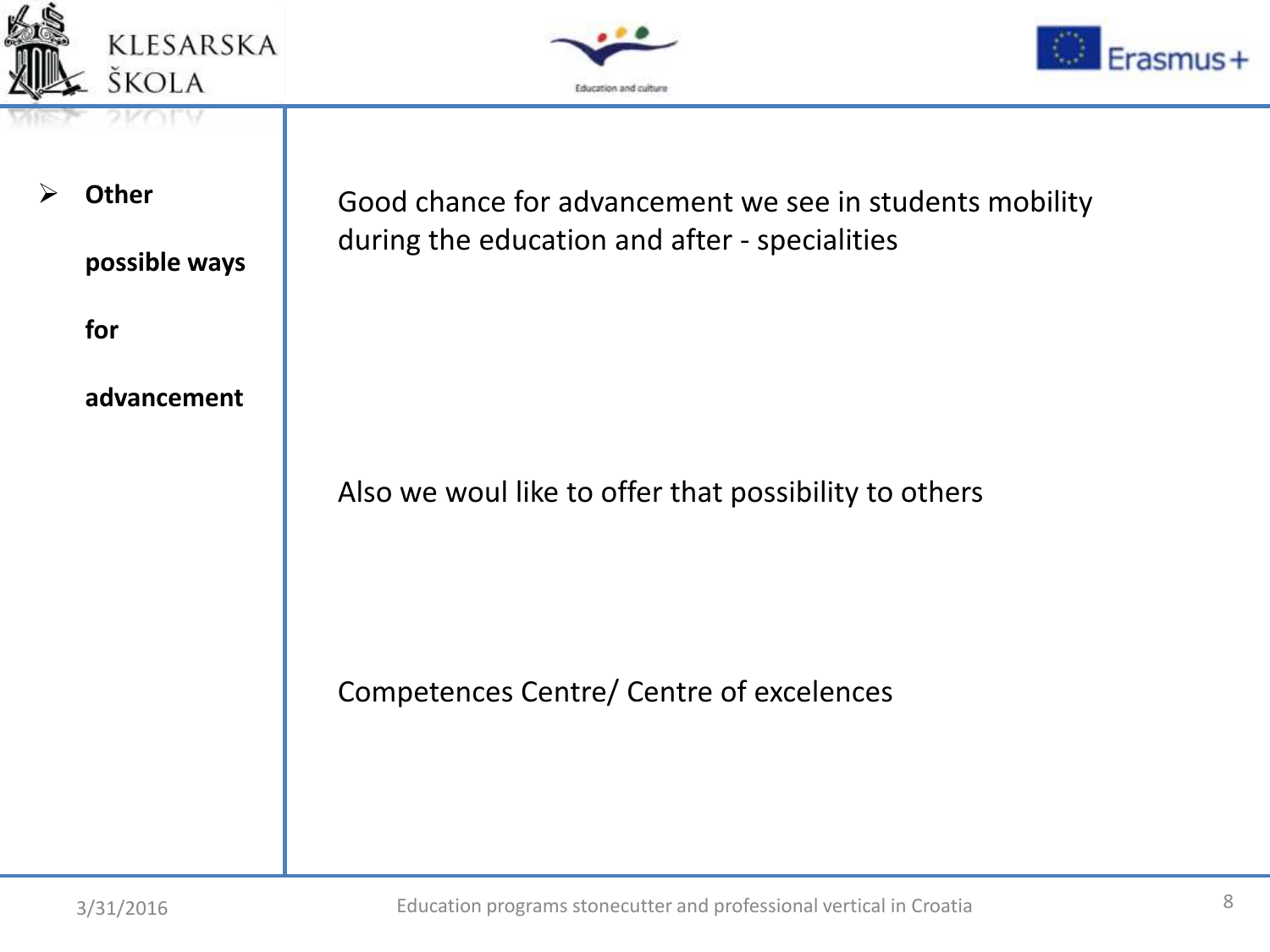





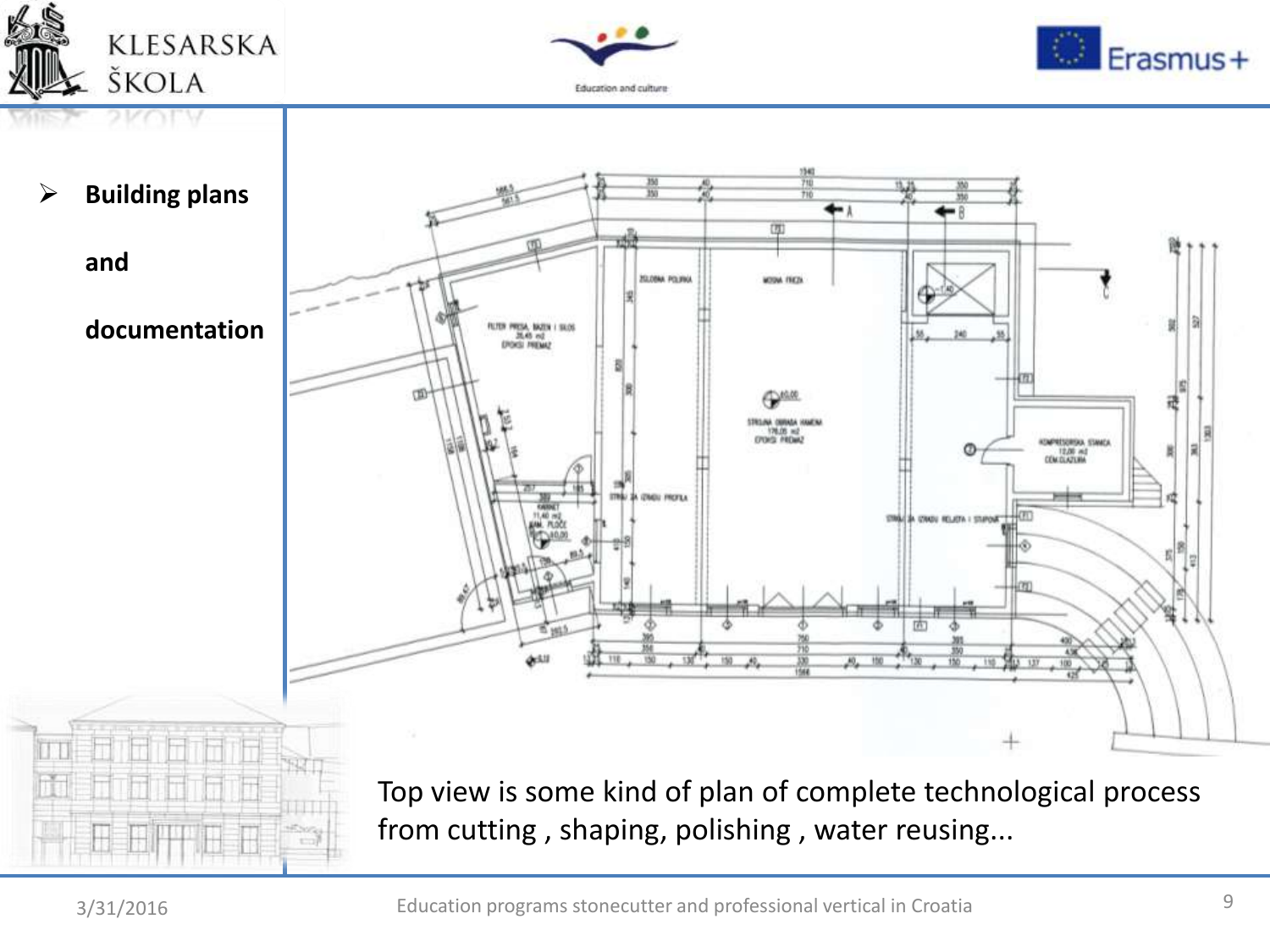





### **Stone**

### **processing**

### **machines**



We want our students to be prepared for labour market

Also we want our students to be guidance to future employers – equipment buying and usage

KLESARSKA ŠKOLA 21412 PUCISCA n'r gdin. Vlahovič e-mail: klesarska-skola@st.htnet.hr PREDMET: Ponuda stroja **CNC MACHINING CENTRE CONCEPT 13** "CONCEPT 13" Stroj sa 3 osi "X-Y-Z" za obradu bilo koje ploče ili bloka od mramora, granita, umjetnog kamena i stakla. Radi bilo koji tip bušenja, rezanje diskom (opcija), oblikovanje, profiliranje, poliranje, graviranje, tekst i trodimenzionalne površine. **STRUKTURA** Glavna struktura ima oblik "monobloka" sa bazom od elektro-zavarenog čelika. Kao jamstvo protiv korozije cijela struktura prolazi anti-hrđajuće pjeskarenje, metalizaciju i epoksi bojenje. **RADNA SKUPINA** Sastoji se od elektro osovine velike snage i rashlađuje se uz pomoć vodenog sistema u zatvorenom krugu. Glavne karakteristike: \* Max snaga do 13,5 KW (18 HP), max brzina rotacije do 15000 rpm/min, torque 22,6 Nm at 6000 rpm/min.,

- stalni prijenos snage kod rada
- pouzdanost i dugotrajan vijek čak i u slučaju vrlo zahtjevne namjene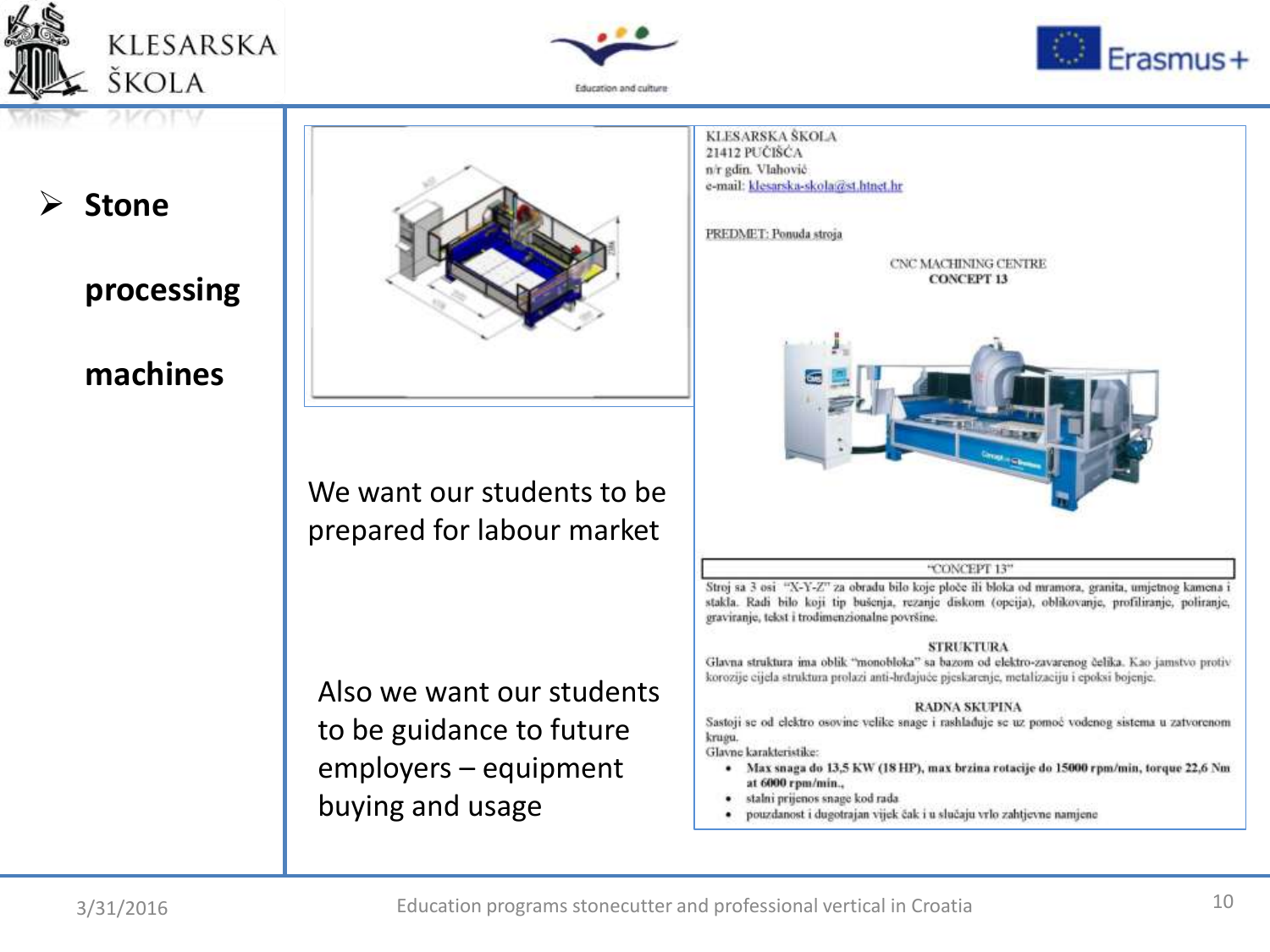





 $\triangleright$  THE MISSING

LINK

Montage of

manufactured

stone

 $\triangleright$  STONE PLACING

**COURSE** 

CURRICULUM

 $\triangleright$  Lider partner:

CTM, Spain

| cialism and Culture Inc.<br>Lifetong Learning Programme |                                                                                    | STONEPLACING                                                                                                                                                                                                                                         |  |
|---------------------------------------------------------|------------------------------------------------------------------------------------|------------------------------------------------------------------------------------------------------------------------------------------------------------------------------------------------------------------------------------------------------|--|
| Deliverable number                                      | Centro Tecnológico<br>del marmol<br>2.1                                            |                                                                                                                                                                                                                                                      |  |
| Title                                                   | STONE PLACING COURSE CURRICULUM                                                    |                                                                                                                                                                                                                                                      |  |
| Type of outputs /<br>products / results                 | Curricula and virtual environment                                                  |                                                                                                                                                                                                                                                      |  |
| Delivery date                                           | <b>Dissemination</b><br>level                                                      | <b>XI Public</b><br>Restricted to other programme participants<br>(including Commission services and project<br>reviewers)<br>Confidential, only for members of the<br>consortium (including EACEA and Commission<br>services and project reviewers) |  |
| <b>Nature</b>                                           | Report<br>S Service / Product<br>Demonstrator / Prototype<br><b>Event</b><br>Other |                                                                                                                                                                                                                                                      |  |
| Language<br>versions                                    | EN ES DE SE FR HR                                                                  |                                                                                                                                                                                                                                                      |  |
| <b>Target languages</b>                                 |                                                                                    |                                                                                                                                                                                                                                                      |  |

#### Author: CTM

Project acronym: STONEPLACING Project

Task: 2.1.2. TEMPLATES

DELIVERABLE 2.1.2.1. IDENTIFICATION OF THE PROFESSIONALISM CERTIFICATE .<br>Corective Geobert Corecho botoverial contractor - 2011 (25), Associations, Teadlight & Investigation<br>5 L. (55), Association Empressinal de Investigación Centra Teatralistics del Mármal y la Piedra (55), Europoe Gespousses Couples des Consesses du Couple du Teur de France (FR), Coupe Obbitainement (SE), Compéte<br>Coupe (FR), S.C. Concert Couples (FR), S.C. Concert Couplating, SRL (FD)



d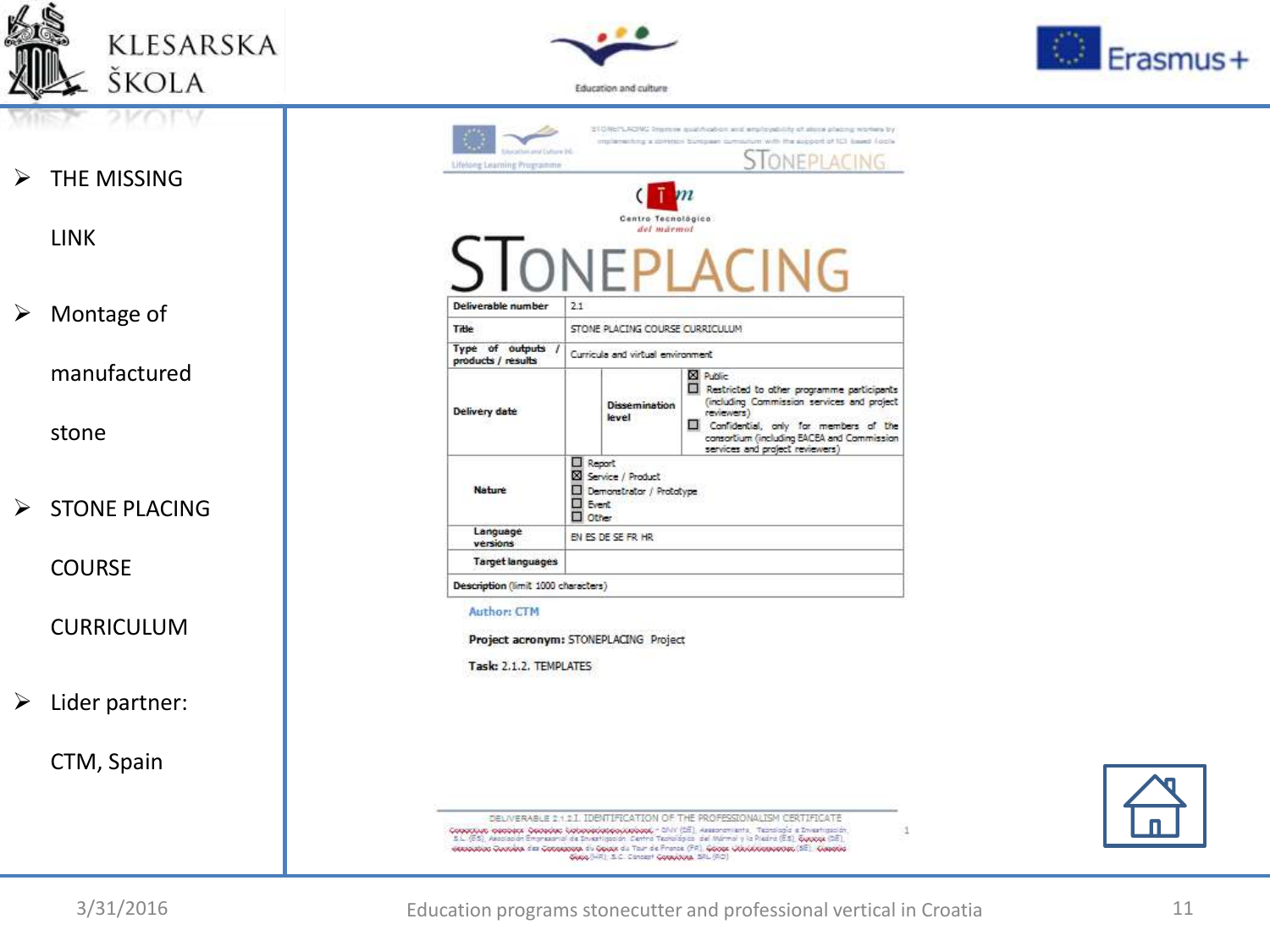





**Placing of** 

**stone**

New school "product" or offer New speciality Possibility to continue studing for students and adults to specialized that competence To protect stone of degradation because of unapropriate placing – stone durability strong depends of that final phase One of the way to promote stone as good and desirable materialThe point is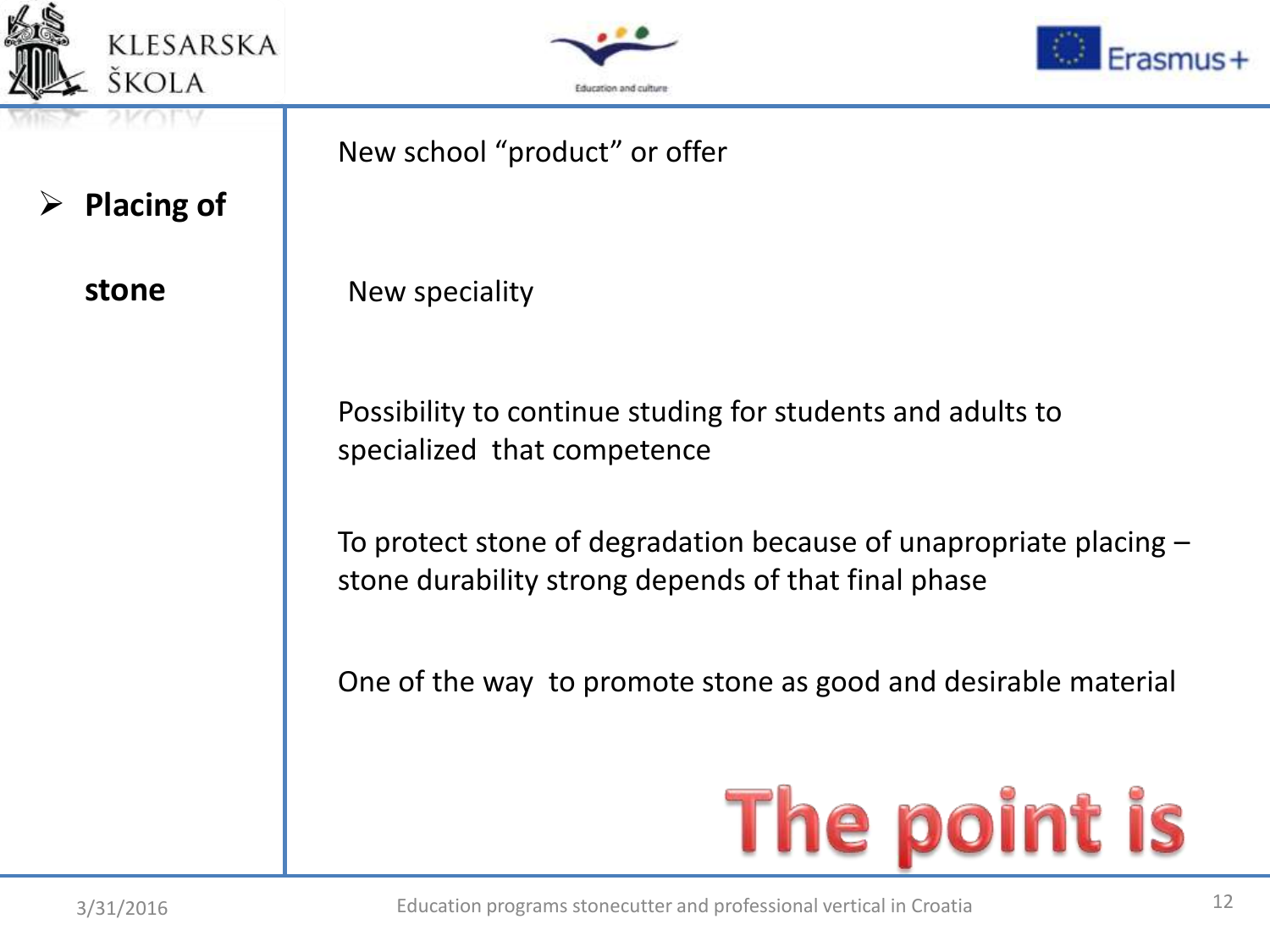





### **Education**

**in stone** 

**generally**

Croatian architects and designers (mostly) prefer other materials (concrete, glass, wood, different new materials...)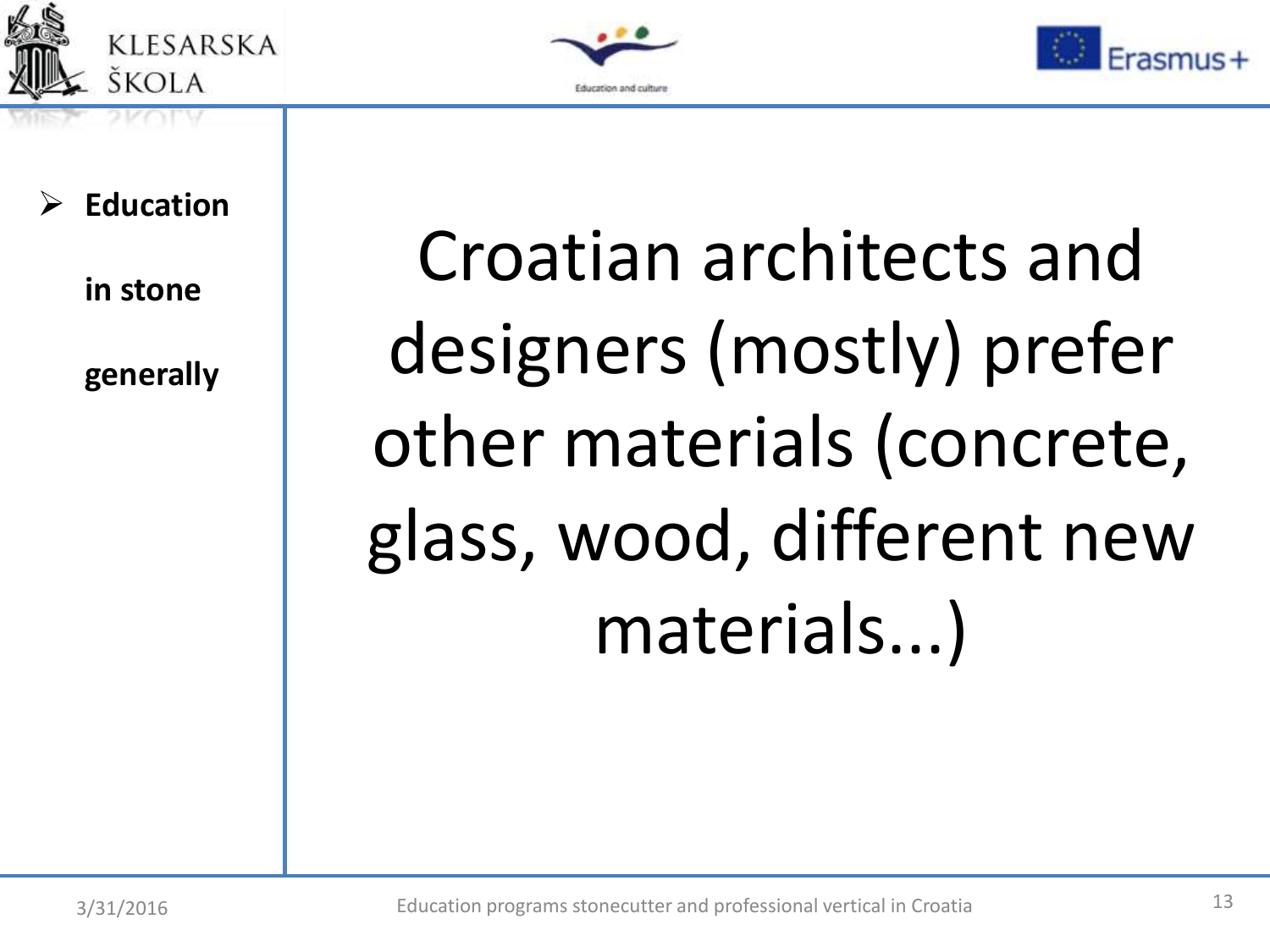





# **UPGRADING VOCATIONAL EDUCATION IN DESIGN STONE AT SECONDARY LEVEL IN CROATIA**

## **KLESARSKA ŠKOLA**

**STONEMASONRY SCHOOL**

**Ljubljana 13th - 17th 2016**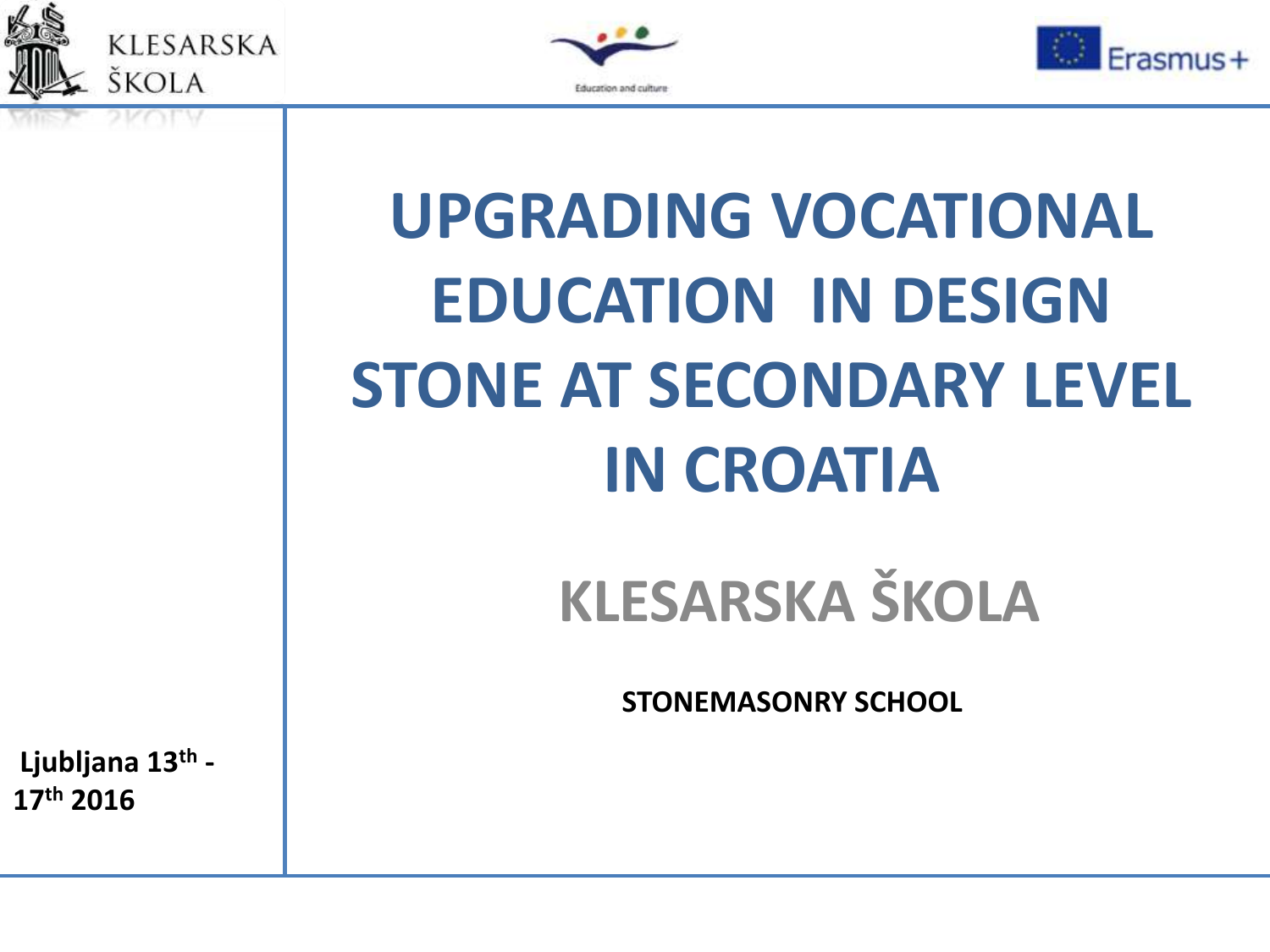





**Education** 

**in stone** 

**design**

## There is no institutional education in stone design in Croatia

## Not at the secondary level

# Not at the higher level

## It is individually and rare (sculpting, aplicable art..)